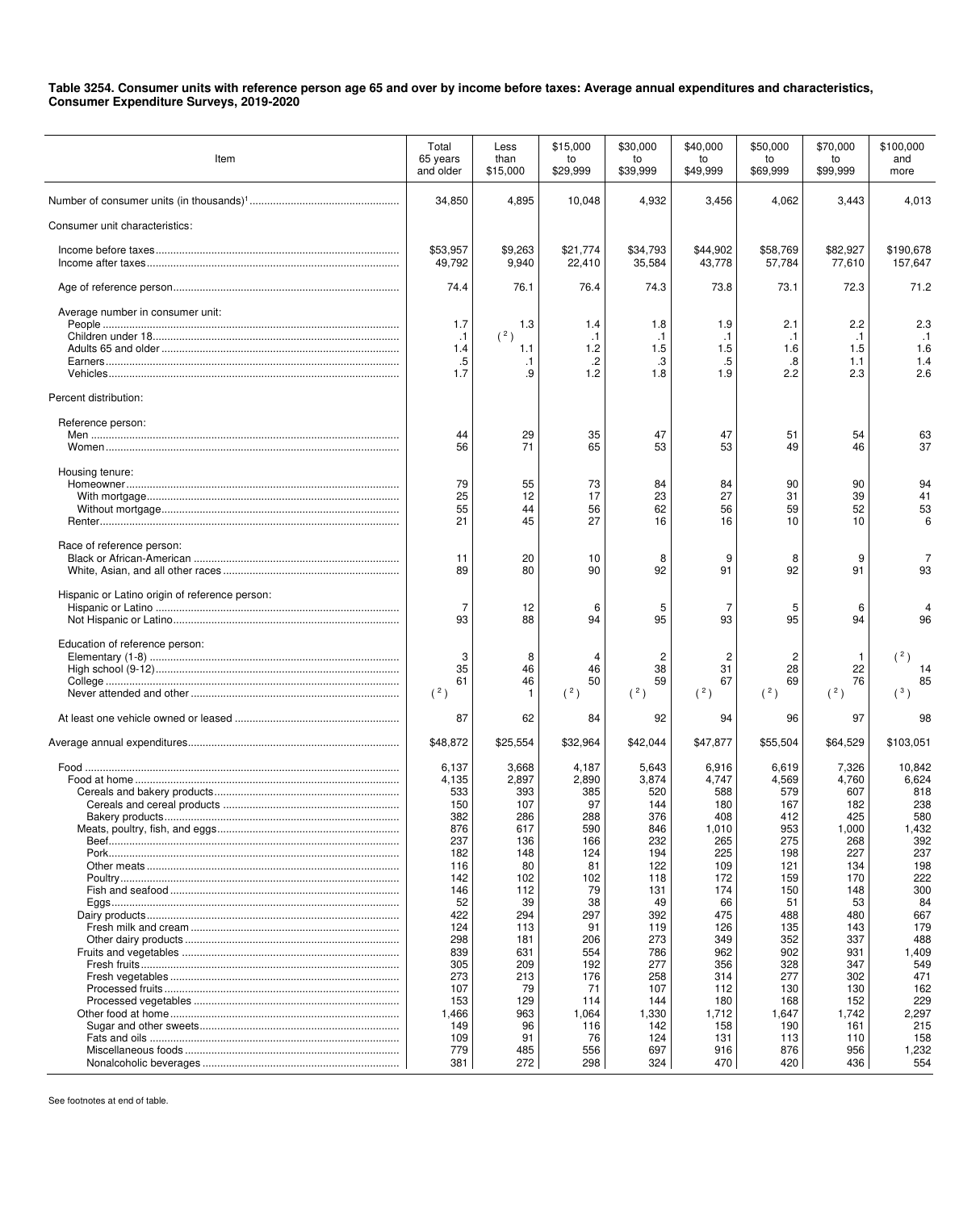## **Table 3254. Consumer units with reference person age 65 and over by income before taxes: Average annual expenditures and characteristics, Consumer Expenditure Surveys, 2019-2020 — Continued**

| Item                                                | Total<br>65 years<br>and older | Less<br>than<br>\$15,000 | \$15,000<br>to<br>\$29,999 | \$30,000<br>to<br>\$39,999 | \$40,000<br>to<br>\$49,999 | \$50,000<br>to<br>\$69,999 | \$70,000<br>to<br>\$99,999 | \$100,000<br>and<br>more |
|-----------------------------------------------------|--------------------------------|--------------------------|----------------------------|----------------------------|----------------------------|----------------------------|----------------------------|--------------------------|
|                                                     | 47<br>2,001                    | 19<br>772                | 17<br>1,298                | 42<br>1,769                | 37<br>2,169                | 48<br>2,050                | 79<br>2,566                | 138<br>4,218             |
|                                                     | 430                            | 122                      | 217                        | 319                        | 395                        | 508                        | 643                        | 1,044                    |
|                                                     | 17,454                         | 10,704                   | 13,408                     | 15,087                     | 17,718                     | 18,851                     | 22,822                     | 31,873                   |
|                                                     | 9,838<br>6,447                 | 6,565<br>3,023           | 7,831<br>4,180             | 8,087<br>5,325             | 9,608<br>6,382             | 10,028<br>7,636            | 12,510<br>9,018            | 18,720<br>14,324         |
|                                                     | 1,443                          | 604                      | 815                        | 1,150                      | 1,344                      | 1,737                      | 2,347                      | 3,411                    |
|                                                     | 2,399                          | 1,136                    | 1,567                      | 2,055                      | 2,471                      | 2,765                      | 3,368                      | 5,185                    |
| Maintenance, repairs, insurance, other expenses     | 2,604<br>2,601                 | 1,283<br>3,343           | 1,798                      | 2,119<br>2,240             | 2,567<br>2,473             | 3,134                      | 3,303<br>2,273             | 5,728<br>1,716           |
|                                                     | 790                            | 200                      | 3,337<br>313               | 522                        | 753                        | 1,585<br>806               | 1,218                      | 2,680                    |
|                                                     | 3,797                          | 2,529                    | 3,064                      | 3,721                      | 3,965                      | 4,434                      | 4,805                      | 5,613                    |
|                                                     | 432                            | 263                      | 361                        | 418                        | 439                        | 476                        | 575                        | 659<br>1,943             |
|                                                     | 1,434<br>148                   | 1,078<br>85              | 1,237<br>118               | 1,414<br>169               | 1,462<br>127               | 1,649<br>175               | 1,671<br>168               | 249                      |
|                                                     | 1,113                          | 678                      | 818                        | 1,080                      | 1,198                      | 1,365                      | 1,529                      | 1,737                    |
| Residential phone service, VOIP, and phone cards    | 334                            | 264                      | 326                        | 341                        | 352                        | 365                        | 372                        | 350                      |
|                                                     | 779<br>670                     | 414<br>425               | 491<br>531                 | 739<br>641                 | 847<br>739                 | 1,001<br>768               | 1,156<br>863               | 1,387<br>1,026           |
|                                                     | 1,328                          | 593                      | 938                        | 1,218                      | 1,499                      | 1,379                      | 1,894                      | 2,646                    |
|                                                     | 154                            | 440                      | 4135                       | 4178                       | 4230                       | 478                        | 4315                       | 4185                     |
|                                                     | 1,174                          | 553                      | 803                        | 1,040                      | 1,269                      | 1,301                      | 1,579                      | 2,461                    |
|                                                     | 803<br>168                     | 369<br>89                | 580<br>135                 | 698<br>164                 | 895<br>226                 | 1,023<br>190               | 1,008<br>163               | 1,302<br>247             |
|                                                     | 496                            | 215                      | 342                        | 410                        | 507                        | 677                        | 648                        | 845                      |
|                                                     | 139                            | 65                       | 103                        | 125                        | 161                        | 156                        | 197                        | 209                      |
|                                                     | 1,688<br>92                    | 648<br>52                | 995<br>52                  | 1,362<br>65                | 1,751<br>89                | 1,986<br>144               | 2,604<br>111               | 3,592<br>171             |
|                                                     | 315                            | 126                      | 177                        | 255                        | 363                        | 398                        | 428                        | 743                      |
|                                                     | 29                             | 13                       | 17                         | 40                         | 25                         | 35                         | 18                         | 70                       |
|                                                     | 294                            | 101                      | 186                        | 282                        | 263                        | 411                        | 381                        | 639                      |
|                                                     | 100<br>858                     | 59<br>296                | 61<br>502                  | 81<br>637                  | 111<br>901                 | 127<br>870                 | 127<br>1,539               | 189<br>1,781             |
|                                                     | 1,056                          | 594                      | 668                        | 797                        | 1,067                      | 982                        | 1,392                      | 2,340                    |
|                                                     | 202<br>180                     | 69<br>62                 | 75<br>66                   | 145<br>119                 | 217<br>194                 | 189<br>155                 | 442<br>423                 | 453<br>404               |
|                                                     | 22                             | 8                        | 9                          | 26                         | 23                         | 34                         | 19                         | 49                       |
|                                                     | 462                            | 262                      | 320                        | 362                        | 516                        | 485                        | 497                        | 928                      |
|                                                     | 435<br>27                      | 251<br>411               | 301<br>19                  | 354<br>9                   | 495<br>21                  | 459<br>27                  | 458<br>39                  | 858<br>70                |
|                                                     | 26                             | $^{4}4$                  | 431                        | 413                        | 431                        | 45                         | 421                        | 466                      |
|                                                     | 201                            | 89                       | 122                        | 164                        | 189                        | 178                        | 257                        | 473                      |
|                                                     | 166                            | 169                      | 120                        | 113                        | 114                        | 125                        | 174                        | 420                      |
|                                                     | 6,819                          | 3,171                    | 4,377                      | 6,221                      | 6,192                      | 9,103                      | 9,196                      | 14,255                   |
|                                                     | 2,595<br>1,497                 | 1,201<br>4349            | 1,699<br>1,017             | 2,107<br>1,178             | 1,748<br>944               | 3,705<br>1,959             | 3,373<br>1,788             | 6,076<br>4,249           |
|                                                     | 1,068                          | 852                      | 681                        | 925                        | 800                        | 1,724                      | 1,316                      | 1,827                    |
|                                                     | 430                            | (3)                      | (3)                        | 44                         | 43                         | 422                        | 4269                       | (3)                      |
|                                                     | 1,184                          | 603                      | 794                        | 1,259                      | 1,278                      | 1,580                      | 1,679                      | 1,871                    |
|                                                     | 2,626<br>131                   | 1,199<br>60              | 1,681<br>60                | 2,610<br>129               | 2,915<br>142               | 3,456<br>180               | 3,661<br>201               | 4,727<br>281             |
|                                                     | 722                            | 294                      | 457                        | 753                        | 730                        | 880                        | 1,006                      | 1,412                    |
| Vehicle rental, leases, licenses, and other charges | 593                            | 231                      | 292                        | 525                        | 780                        | 915                        | 855                        | 1,157                    |
|                                                     | 1,180<br>415                   | 616<br>167               | 872<br>203                 | 1,203<br>245               | 1,263<br>251               | 1,482<br>362               | 1,599<br>483               | 1,877<br>1,582           |
|                                                     | 6.749                          | 3,894                    | 5,235                      | 6,860                      | 7.823                      | 7,888                      | 8,286                      | 10,433                   |
|                                                     | 4,802                          | 2,976                    | 3,784                      | 4,929                      | 5,414                      | 5,781                      | 5,822                      | 7,024                    |
|                                                     | 943                            | 412                      | 657                        | 784                        | 1,181                      | 1,075                      | 1,229                      | 1,920                    |
|                                                     | 732<br>272                     | 404<br>102               | 557<br>236                 | 865<br>282                 | 859<br>369                 | 834<br>198                 | 803<br>433                 | 1,093<br>396             |
|                                                     | 2,366                          | 1,130                    | 1,618                      | 1,858                      | 2,282                      | 2,590                      | 3,169                      | 5,334                    |
|                                                     | 395<br>1,024                   | 90<br>600                | 158<br>860                 | 235                        | 247<br>1,178               | 476                        | 571                        | 1,432                    |
|                                                     | 627                            | 390                      | 495                        | 939<br>557                 | 567                        | 1,234<br>537               | 1,250<br>906               | 1,495<br>1,114           |
|                                                     | 512                            | 352                      | 407                        | 491                        | 364                        | 439                        | 705                        | 940                      |

See footnotes at end of table.